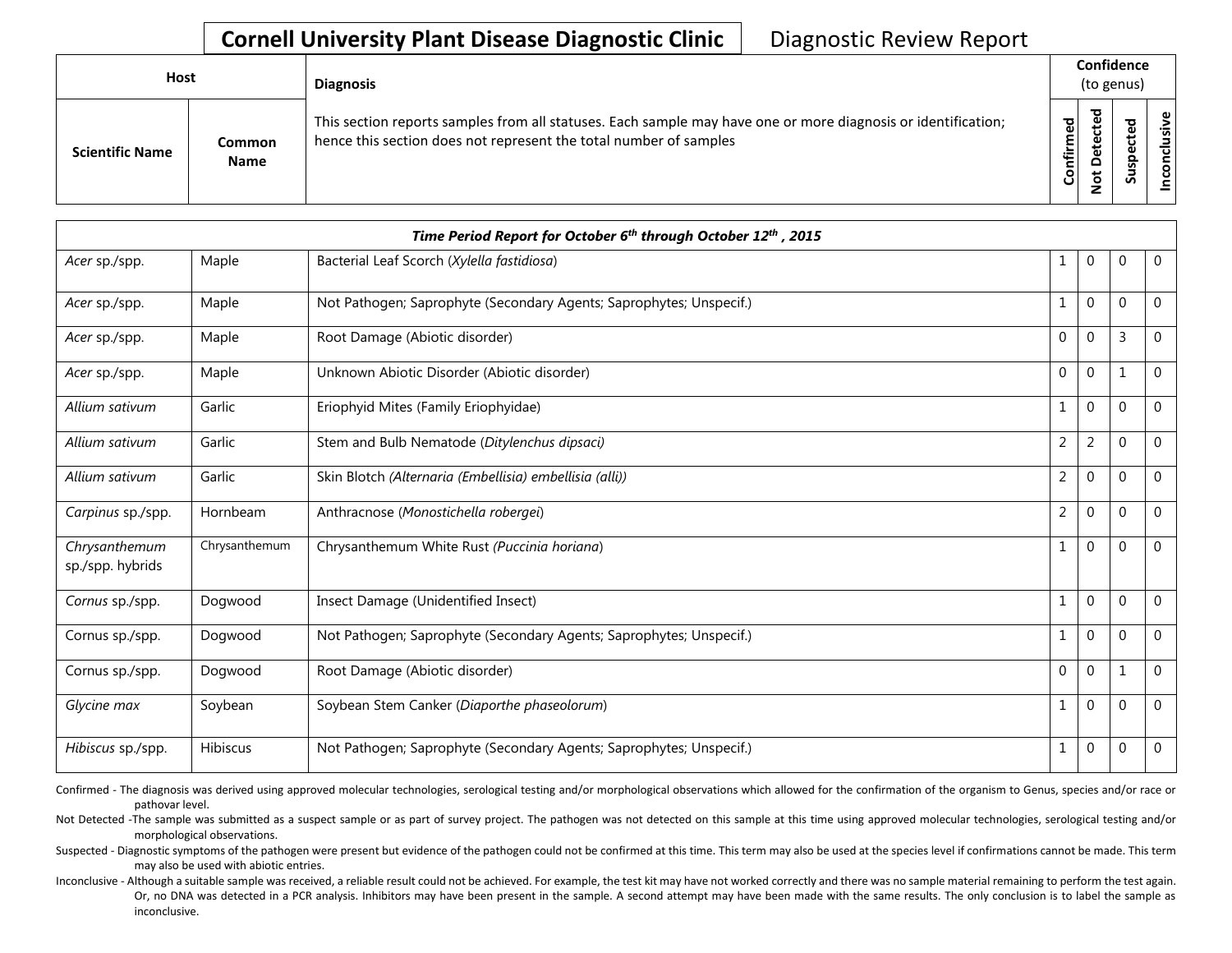## **Cornell University Plant Disease Diagnostic Clinic** | Diagnostic Review Report

| Host<br>Common         |             | <b>Diagnosis</b>                                                                                                                                                                   |                       | Confidence<br>(to genus) |                         |                            |
|------------------------|-------------|------------------------------------------------------------------------------------------------------------------------------------------------------------------------------------|-----------------------|--------------------------|-------------------------|----------------------------|
| <b>Scientific Name</b> | <b>Name</b> | This section reports samples from all statuses. Each sample may have one or more diagnosis or identification;<br>hence this section does not represent the total number of samples | უ<br>მ<br>nfirm<br>පි | ≏                        | ъ<br>$\omega$<br>요<br>w | ု ပ<br>់ទី<br>$\circ$<br>Ō |

| Hibiscus sp./spp.          | Hibiscus               | Root Damage (Abiotic disorder)                                      | $\mathbf 0$      | 0            | $\mathbf{1}$     | 0              |
|----------------------------|------------------------|---------------------------------------------------------------------|------------------|--------------|------------------|----------------|
| Hibiscus sp./spp.          | Hibiscus               | Spider Mites (Family Tetranychidae)                                 | 1                | $\mathbf 0$  | $\mathbf 0$      | $\mathbf 0$    |
| Picea abies                | Norway Spruce          | Not Pathogen; Saprophyte (Secondary Agents; Saprophytes; Unspecif.) | $\mathbf{1}$     | $\mathbf 0$  | $\mathbf{0}$     | 0              |
| Picea abies                | Norway Spruce          | Planting Too Deep (Abiotic disorder)                                | $\mathbf{0}$     | $\mathbf 0$  | $\mathbf{1}$     | $\overline{0}$ |
| Picea abies                | Norway Spruce          | Spruce Bud Scale (Physokermes sp./spp.)                             | 1                | 0            | $\boldsymbol{0}$ | $\overline{0}$ |
| Picea abies                | Norway Spruce          | Witches Broom (unidentified)                                        | $\boldsymbol{0}$ | 0            | $\mathbf 1$      | $\overline{0}$ |
| Platanus<br>occidentalis   | American<br>Sycamore   | Bacterial Leaf Scorch (Xylella fastidiosa)                          | 1                | $\mathbf{0}$ | $\mathbf{0}$     | $\mathbf{0}$   |
| Quercus alba               | White Oak              | Armillaria Root Rot (Armillaria sp./spp.)                           | $\mathbf 0$      | $\mathbf 0$  | $\mathbf{1}$     | $\mathbf{0}$   |
| Quercus palustris          | Pin Oak                | Bacterial Leaf Scorch (Xylella fastidiosa)                          | $\mathbf{1}$     | $\mathbf{0}$ | $\Omega$         | $\mathbf 0$    |
| Quercus rubra              | Northern<br>Red<br>oak | Bacterial Leaf Scorch (Xylella fastidiosa)                          | $\mathbf 0$      | $\mathbf{1}$ | $\mathbf 0$      | $\mathbf 0$    |
| Quercus rubra              | Northern<br>Red<br>oak | Kermes Scale (Kermes sp./spp.)                                      | $\mathbf{0}$     | 0            | 1                | $\mathbf 0$    |
| Quercus rubra              | Northern<br>Red<br>oak | Oak Leaf Blister (Taphrina caerulescens)                            | $\mathbf{1}$     | $\mathbf 0$  | $\mathbf 0$      | $\overline{0}$ |
| Quercus<br>sp./spp.<br>red | Red Oaks               | Bacterial Leaf Scorch (Xylella fastidiosa)                          | $\mathbf{1}$     | 1            | $\mathbf 0$      | $\mathbf 0$    |

Confirmed - The diagnosis was derived using approved molecular technologies, serological testing and/or morphological observations which allowed for the confirmation of the organism to Genus, species and/or race or pathovar level.

Not Detected -The sample was submitted as a suspect sample or as part of survey project. The pathogen was not detected on this sample at this time using approved molecular technologies, serological testing and/or morphological observations.

Suspected - Diagnostic symptoms of the pathogen were present but evidence of the pathogen could not be confirmed at this time. This term may also be used at the species level if confirmations cannot be made. This term may also be used with abiotic entries.

Inconclusive - Although a suitable sample was received, a reliable result could not be achieved. For example, the test kit may have not worked correctly and there was no sample material remaining to perform the test again. Or, no DNA was detected in a PCR analysis. Inhibitors may have been present in the sample. A second attempt may have been made with the same results. The only conclusion is to label the sample as inconclusive.